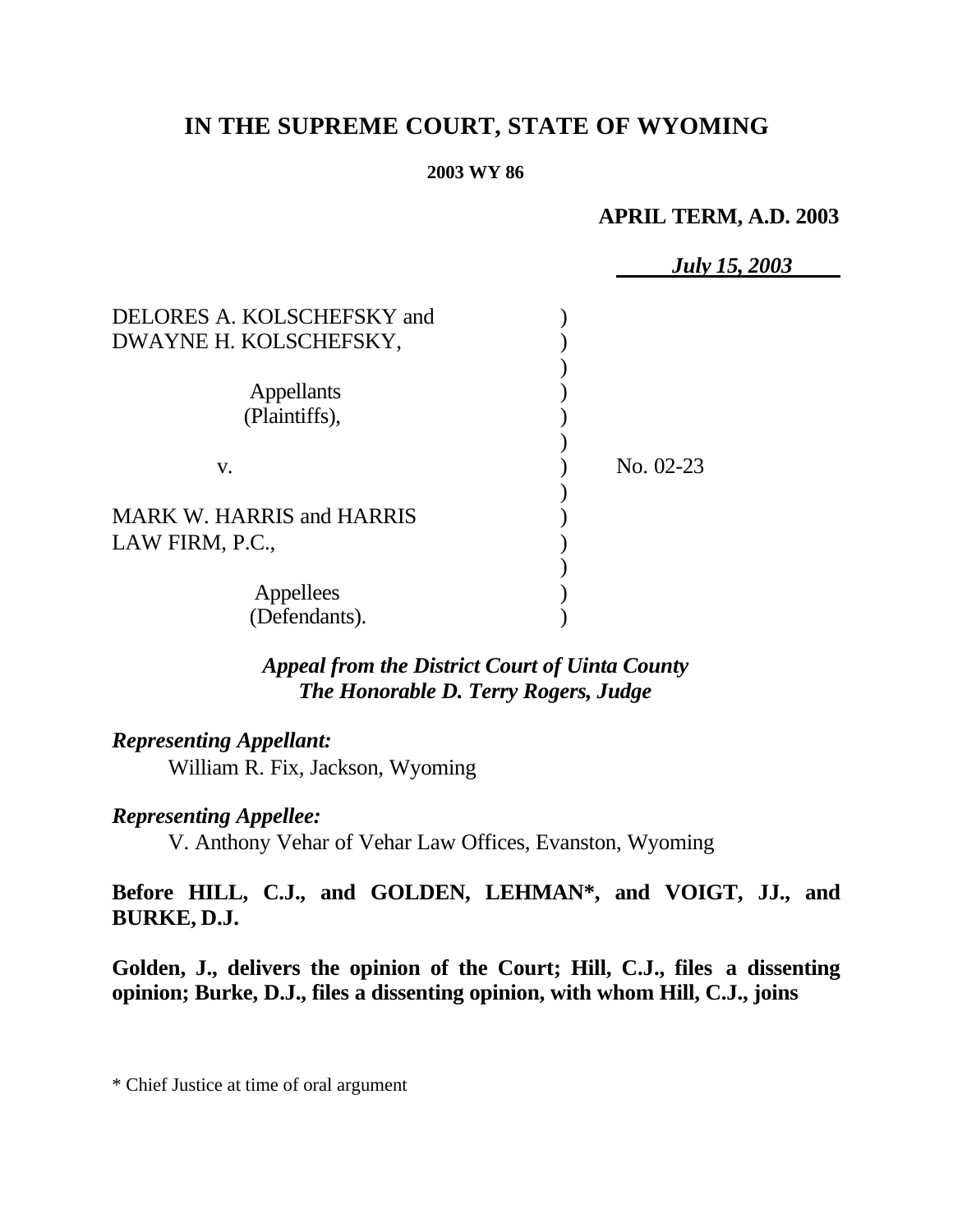**NOTICE: This opinion is subject to formal revision before publication in Pacific Reporter Third. Readers are requested to notify the Clerk of the Supreme Court, Supreme Court Building, Cheyenne, Wyoming 82002, of any typographical or other formal errors so that correction may be made before final publication in the permanent volume .**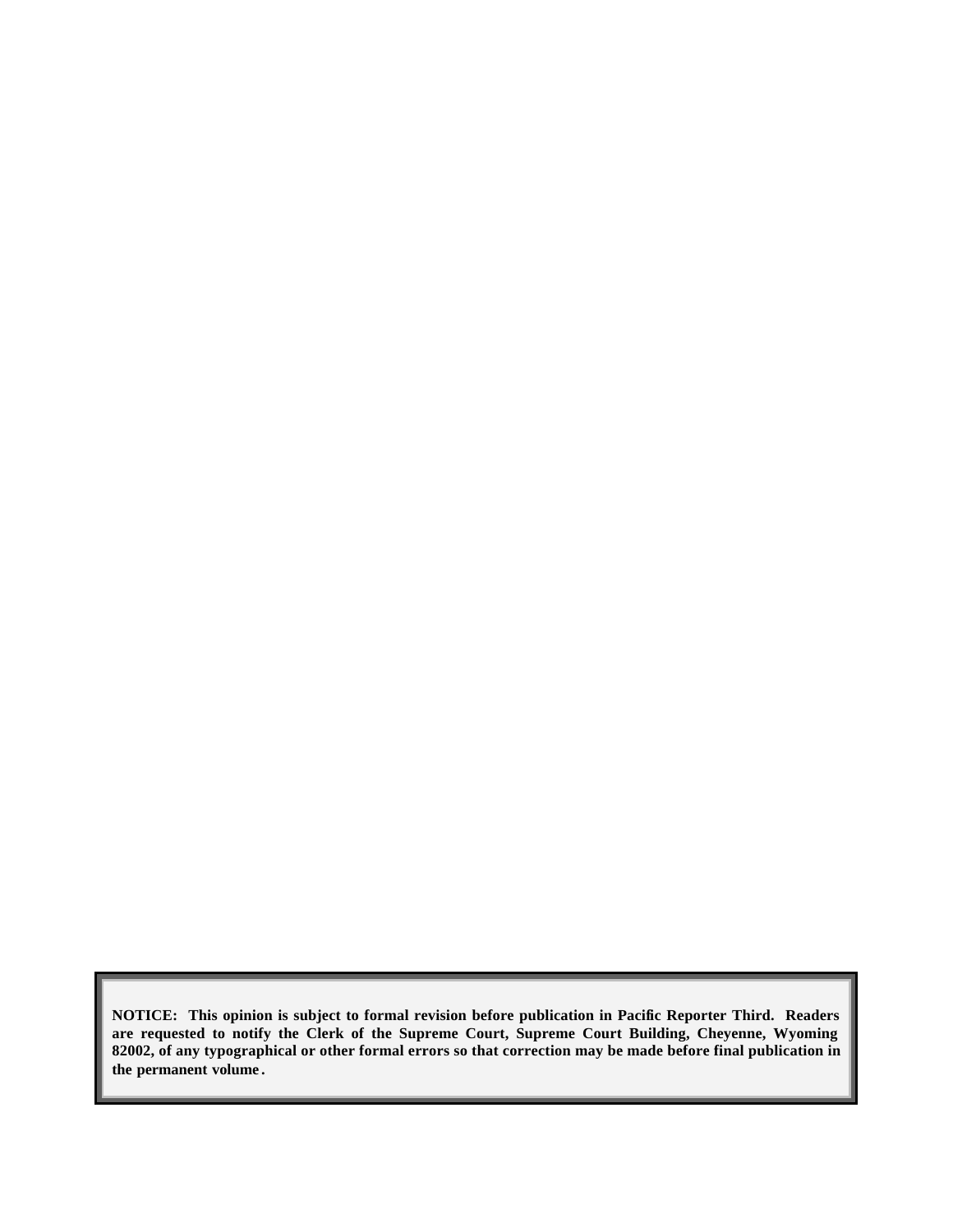#### **GOLDEN**, Justice.

[¶1] Delores A. Kolschefsky and Dwayne H. Kolschefsky (Kolschefskys) filed a legal malpractice action against Mark W. Harris and Harris Law Firm, P.C. (Harris), claiming Harris was negligent in failing to file a medical malpractice claim on their behalf within the period of the statute of limitations. The district court entered summary judgment against Kolschefskys on the grounds that their voluntary bankruptcy petition constituted an anticipatory breach or repudiation of the contingent fee agreement with their attorney, discharging him from any further performance as their attorney. We affirm the summary judgment for that reason and on the additional grounds that the Kolschefskys' interest in the underlying medical malpractice claim was transferred by operation of law to their bankruptcy estate.

#### **ISSUES**

[¶2] Kolschefskys state numerous issues:

- Should the lower court have even considered the summary judgment motion which was untimely raised?
- Did the filing of the bankruptcy reject the fee agreement and, if so, what is the effect of the rejection?
- Did Harris re-affirm the fee agreement by his actions?
- Was Harris required to give notice in writing of his termination of the fee agreement?
- Do the Rules of Professional Responsibility have any applicability?
- Do the Rules Governing Contingency Fee Agreements have any applicability?
- Did Harris act as the Kolschefskys' attorney both before and after the filing of the bankruptcy petition?
- Even if the defense is deemed to have been timely asserted, then does the fact that the executory fee agreement was rejected nullify the attorney's responsibilities?
- Did Harris continue to represent the clients even after the bankruptcy petition was filed, and, if so, what is the effect of his continued representation?

Appellees state the issue from their perspective:

Was the district court correct in ruling that there was no genuine issue of material fact and that the Appellees were entitled to summary judgment as a matter of law?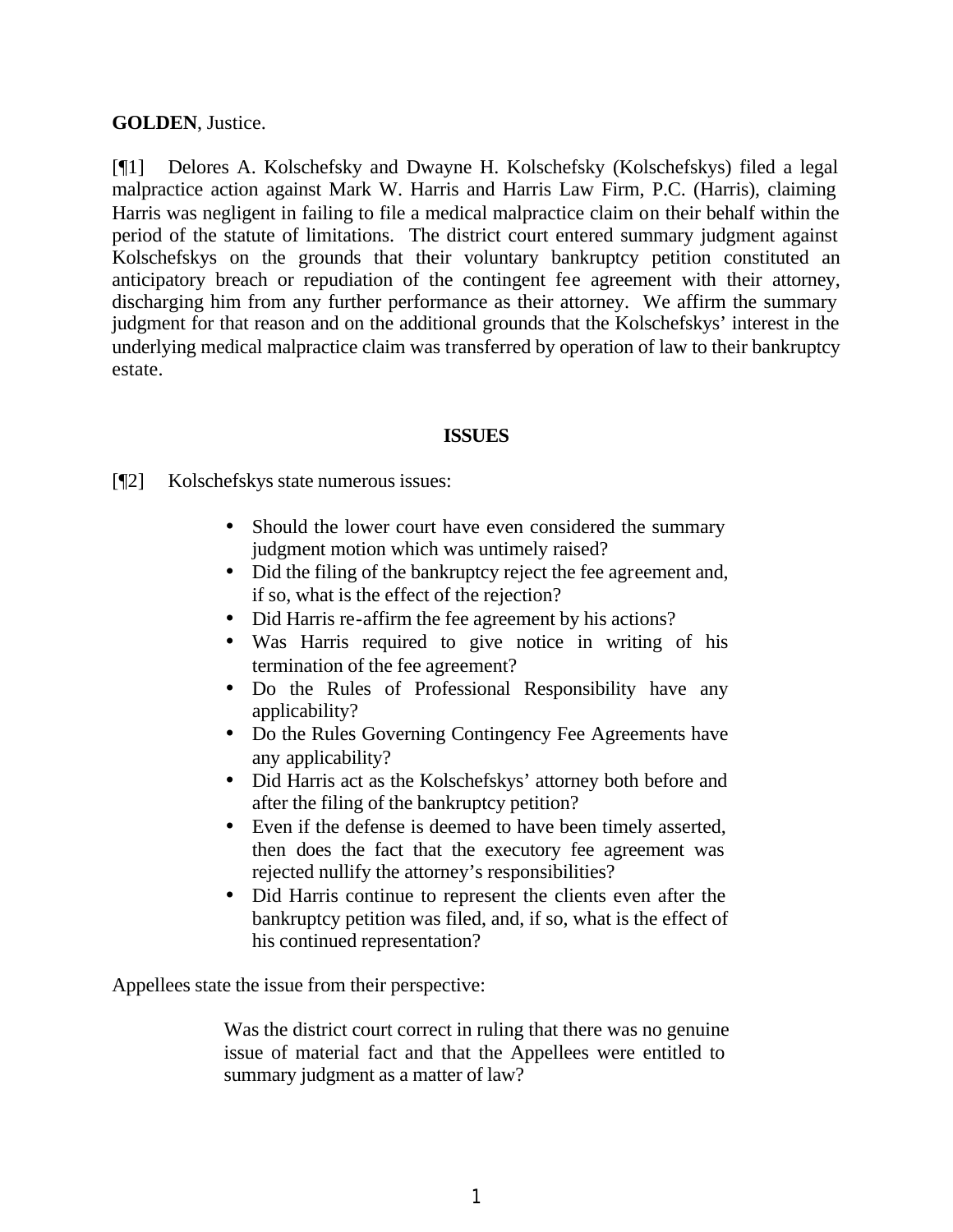#### **FACTS**

[¶3] Delores Kolschefsky was allegedly injured on May 13, 1998, while undergoing chiropractic manipulation to her neck. On June 15, 1998, the Kolschefskys consulted with Attorney Harris, who agreed to represent them regarding a possible medical malpractice claim against the chiropractor. The Kolschefskys and Harris signed a written contingent fee representation agreement on June 18, 1998. Pursuant to the applicable statute of limitations, Wyo. Stat. Ann. § 1-3-107 (LexisNexis 2001), any action against the chiropractor would have had to be brought within two years of the alleged injury date of May 13, 1998.

[¶4] Between June 1998 and August 1999, Harris investigated Kolschefskys' case and attempted to obtain a medical expert to testify regarding the chiropractic standard of care and its breach. The sufficiency and reasonableness of those efforts is contested by the parties, as is Harris' statement that he terminated his representation agreement with the Kolschefskys verbally in August 1999. Nevertheless, it is undisputed that on November 16, 1999, Kolschefskys filed a joint petition for Chapter 7 liquidation in the United States Bankruptcy Court for the District of Wyoming. Despite the bankruptcy filing, Kolschefskys and Harris continued to have some limited discussions about the medical malpractice claim, and Harris made at least one contact to a potential expert witness on their behalf in May 2000. Harris then returned their file to Kolschefskys in July 2000.

[¶5] Kolschefskys filed their bankruptcy pro se; they did not consult with or inform Harris before the filing or seek any bankruptcy advice from him after the filing. Mrs. Kolschefsky prepared the bankruptcy petition and schedules with the help of an instructional book and forms that she had purchased. In their bankruptcy filings, the Kolschefskys did not disclose as an asset their medical malpractice claim against the chiropractor or any legal malpractice claim against Harris. They also did not identify the contingent fee agreement with Harris either as a liability or an executory contract. Harris was listed as an unsecured creditor in the amount of \$293 for costs he advanced in the medical malpractice matter.

[¶6] The bankruptcy trustee appointed to administer Kolschefskys' case filed his case report with the bankruptcy court on February 15, 2000, indicating that there were no assets to be administered for distribution to creditors and that all scheduled property should be abandoned back to the debtors. A Discharge of Debtor was issued by the bankruptcy court on March 15, 2000, and the bankruptcy case was closed on March 22, 2000.

#### **STANDARD OF REVIEW**

[¶7] In reviewing summary judgment, we apply the same standards as the trial court, without affording any deference to the trial court's decisions on issues of law. *Bevan v. Fix*, 2002 WY 43, ¶13, 42 P.3d 1013, ¶13 (Wyo. 2002). In *Bevan* we stated:

> Summary judgment is appropriate if the record, viewed in the light most favorable to the non-moving party, reveals that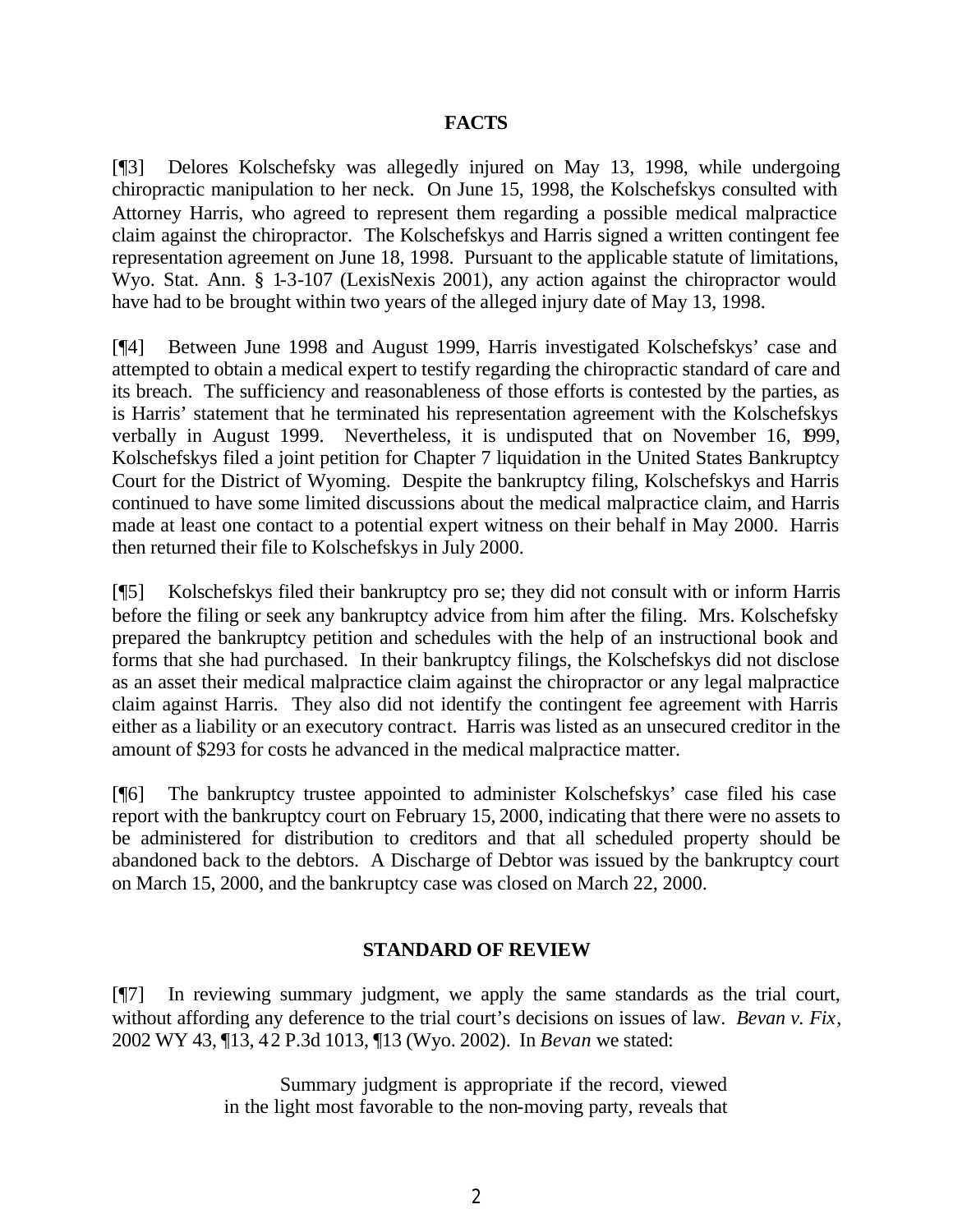no genuine issues of material fact exist and the prevailing party is entitled to judgment as a matter of law. *Worley v. Wyoming Bottling Co., Inc.*, 1 P.3d 615, 620 (Wyo. 2000); *Terry v. Pioneer Press, Inc.*, 947 P.2d 273, 275 (Wyo. 1997); *Davis v. Wyoming Medical Center, Inc.*, 934 P.2d 1246, 1250 (Wyo. 1997); W.R.C.P. 56(c). A fact is material if it establishes or refutes an essential element of a claim or defense. *Tidwell v. HOM, Inc.*, 896 P.2d 1322, 1324 (Wyo. 1995).

*Id.* Moreover, we may uphold the grant of summary judgment upon any proper legal ground finding support in the record. *Id.* at ¶26.

#### **DISCUSSION**

[¶8] The district court granted defendants' summary judgment based upon the effect of Kolschefskys' bankruptcy filing on the representation agreement between them and Harris. We concur with the district court's analysis.

[¶9] We have held that in a legal malpractice action, although the standard of care sounds in tort when it is stated in terms of a reasonably competent attorney, the basis of the action is contractual and an attorney/client relationship is an essential element for maintenance of the lawsuit. *Bowen v. Smith*, 838 P.2d 186, 196 (Wyo. 1992); *Brooks v. Zebre*, 792 P.2d 196, 201 (Wyo. 1990). Viewing the facts in the light most favorable to the Kolschefskys, we accept that Harris had a valid attorney/client contract with them in November 1999 when they filed for bankruptcy. That contract was executory in that both sides' performance obligations had yet to be fulfilled.

[¶10] Upon commencement of a bankruptcy case, the bankruptcy trustee has authority to assume or reject the debtor's executory contracts and leases. 11 U.S.C. § 365(a) (2000). In a Chapter 7 liquidation bankruptcy, "if the trustee does not assume or reject an executory contract . . . within 60 days after the order for relief, . . . then such contract is deemed rejected," *id.* at § 365(d)(1), and the rejection constitutes a breach of the contract relating back to the date the bankruptcy petition was filed. *Id.* at § 365(g).

[¶11] A party's rejection or breach of an executory contract is an anticipatory repudiation of the contract which relieves the other party of any remaining performance. *Roussalis v. Wyoming Medical Center, Inc.*, 4 P.3d 209, 254 (Wyo. 2000). Thus a debtor's contractual relationship with a lawyer ends once a bankruptcy petition is filed and the attorney/client contract is rejected or deemed rejected by the trustee. *Banov v. Kennedy*, 694 A.2d 850, 859 (D.C.App. 1997) (citing *In re Taylor*, 91 B.R. 302, 312 (Bnkr.D.N.J. 1998)). The representation agreement between Kolschefskys and Harris was terminated by operation of law upon their bankruptcy filing before the running of the statute of limitations, and there was no longer an attorney/client contract upon which to base a legal malpractice claim.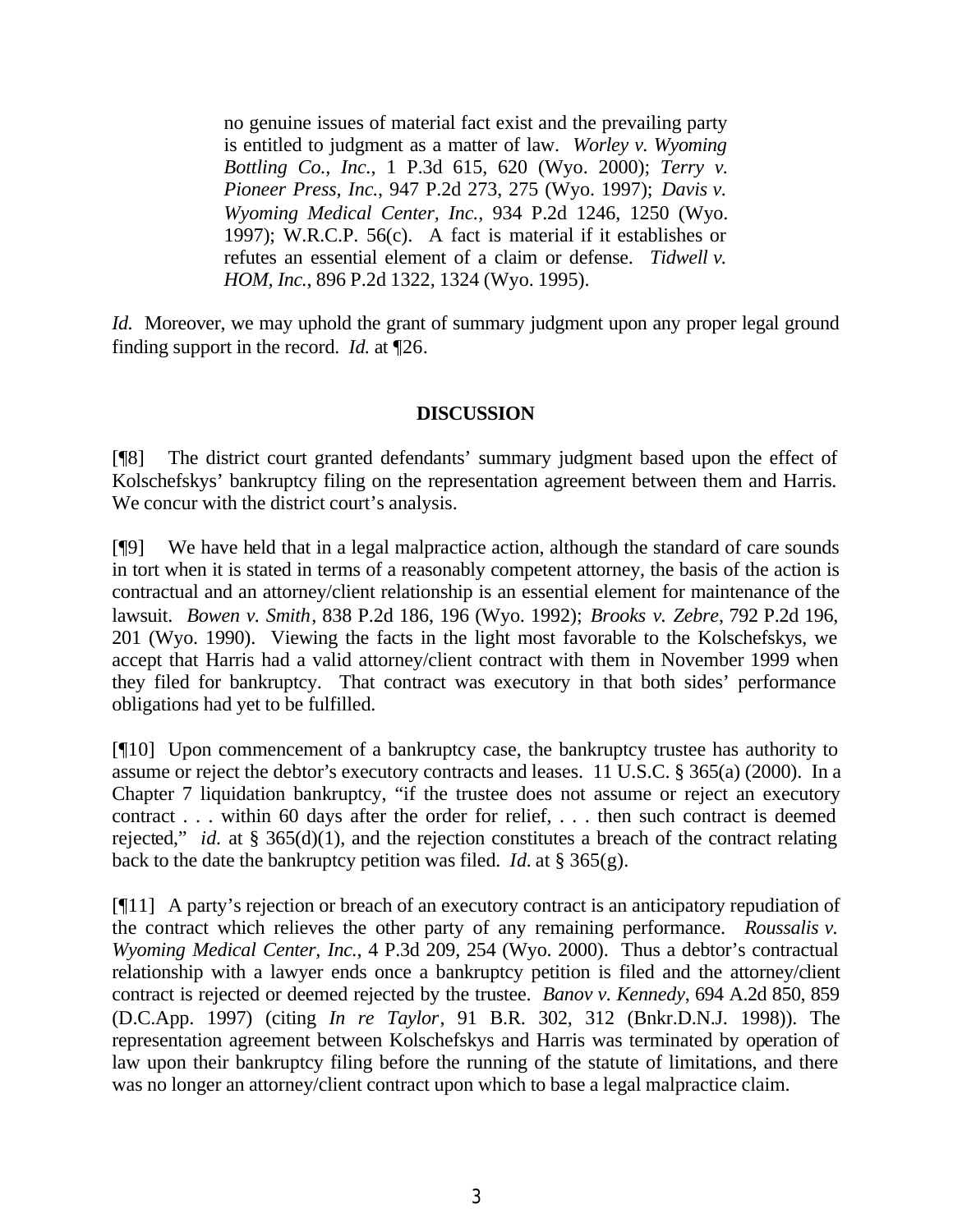[¶12] Kolschefskys, however, raise additional arguments based on the alleged post-petition reaffirmation of the attorney/client agreement, or the creation of a new agreement. We will therefore address an additional ground for upholding the summary judgment that would apply to any alleged post-petition malpractice.

[¶13] The commencement of a bankruptcy case creates a bankruptcy estate as a discrete legal entity, separate and apart from the debtor, that includes "all legal or equitable interests of the debtor in property as of the commencement of the case." 11 U.S.C.  $\S$  541(a)(1) (2000). This estate includes all causes of action existing on the petition date, whether or not a lawsuit has been commenced, and no matter how inchoate or unliquidated the underlying claim. *Dorr, Keller, Bentley & Pecha v. Dorr, Bentley & Pecha*, 841 P.2d 811, 815 (Wyo. 1992) (citing *Delgado Oil, Inc. v. Torres*, 785 F.2d 857 (10<sup>th</sup> Cir. 1986), and *United States v. Whiting Pools, Inc.*, 462 U.S. 198, 204-05 n.8, 103 S.Ct. 2309, 76 L.Ed. 2d 515 (1983)). The estate exists by operation of law and is not limited to that property disclosed by the debtors on their bankruptcy schedules.

[¶14] Therefore, the Kolschefskys' medical malpractice claim against Mrs. Kolschefsky's chiropractor became part of their bankruptcy estate as of November 16, 1999, such that they no longer had any interest in the claim and no standing to bring a lawsuit based on that claim. *Dorr, Keller, Bentley & Pecha*, 841 P.2d at 816. Although not argued by Harris, the same analysis would apply to any legal malpractice claim against Harris that accrued prior to the bankruptcy filing date. This result occurs by operation of law, regardless of the intent or understanding of the parties.

[¶15] Property may be abandoned by the trustee after notice and a hearing, 11 U.S.C. § 554(a) (2000), or upon request of a party and order of the court. *Id.* at § 554(b). In addition, *scheduled* property that is not otherwise administered by the trustee is automatically abandoned to the debtor when the case is closed. *Id.* at § 554(c). However, if not administered in the bankruptcy case or abandoned pursuant to one of these provisions, property remains in the estate even after discharge of the debtor and even when the case is closed. *Id.* at § 554(d).

[¶16] The Kolschefskys did not disclose any medical malpractice or legal malpractice claim to the bankruptcy court, and there is no evidence of a hearing in that court on the issue of abandonment of these claims to the debtors. The automatic abandonment provision upon closing of a bankruptcy case pursuant to 11 U.S.C. § 554(c) is expressly limited to property that is properly scheduled. Any interest of the Kolschefskys accruing before their bankruptcy filing became and remains vested in their bankruptcy estate. *Barowsky v. Serelson*, 102 B.R. 250, 253 (D.Wyo. 1989), *aff'd*, 946 F.2d 1516 ( $10^{th}$  Cir. 1991). The bankruptcy trustee had exclusive standing to pursue that interest on behalf of the estate. *Dorr, Keller, Bentley & Pecha*, 841 P.2d at 815. Therefore, even if a re-affirmed or new attorney/client contract was formed between Kolschefskys and Harris after the bankruptcy filing, and even if Harris' post-petition representation fell below the standard of a reasonably competent attorney, the Kolschefskys could not have been injured where they no longer owned any medical malpractice claim and would have had no standing to assert such a claim in court.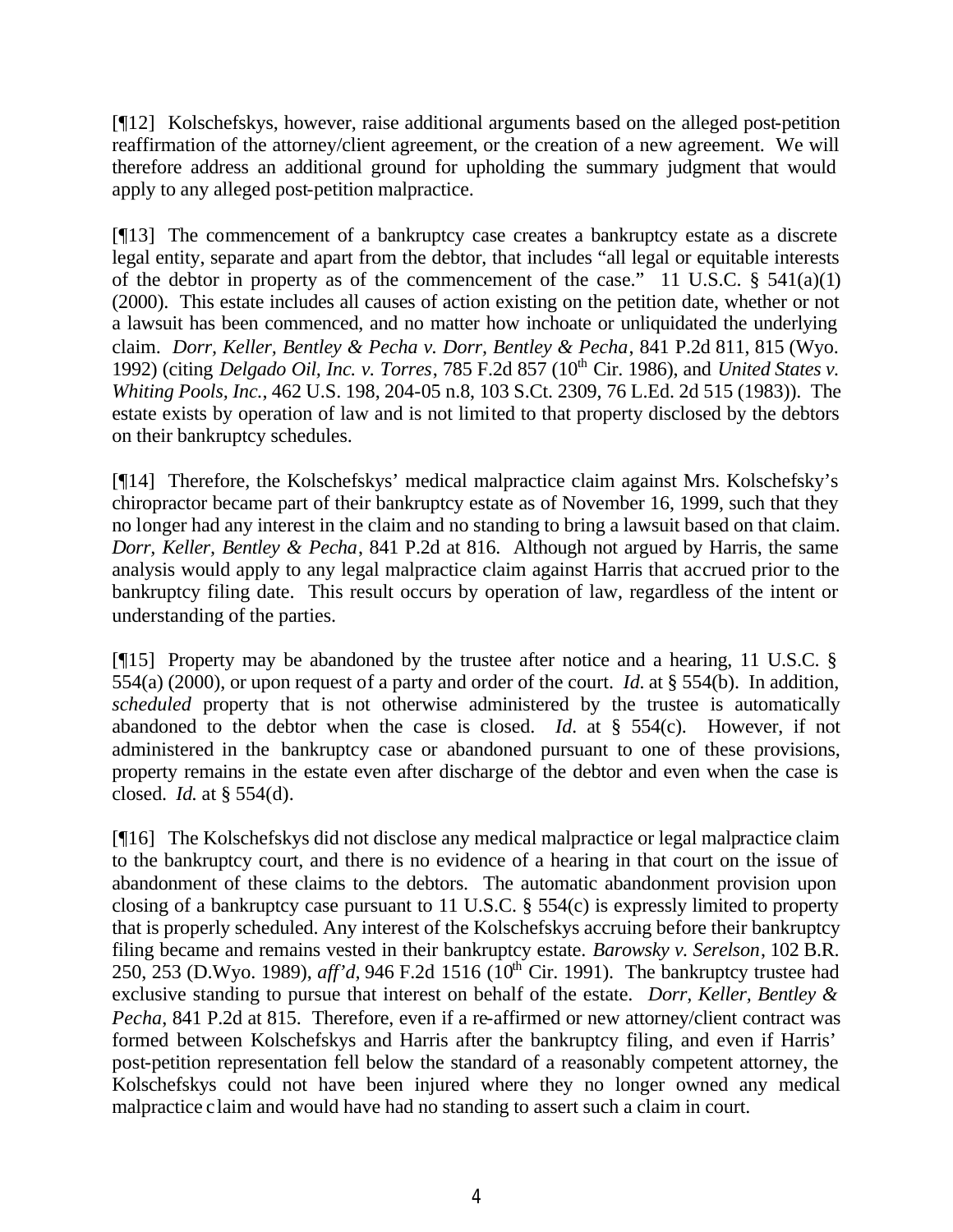#### **CONCLUSION**

[¶17] Because the Kolschefskys' bankruptcy filing terminated both their contractual relationship with their attorney and their property interest in a pre-petition medical malpractice claim, they had no standing to pursue either a legal malpractice claim against their attorney or a medical malpractice claim against the medical provider. Summary judgment is appropriate, not because there are no contested issues of fact, but because the contested factual issues are not material to the controlling and dispositive federal law. We need not address other issues raised by the Kolschefskys. Summary judgment in favor of Harris is affirmed.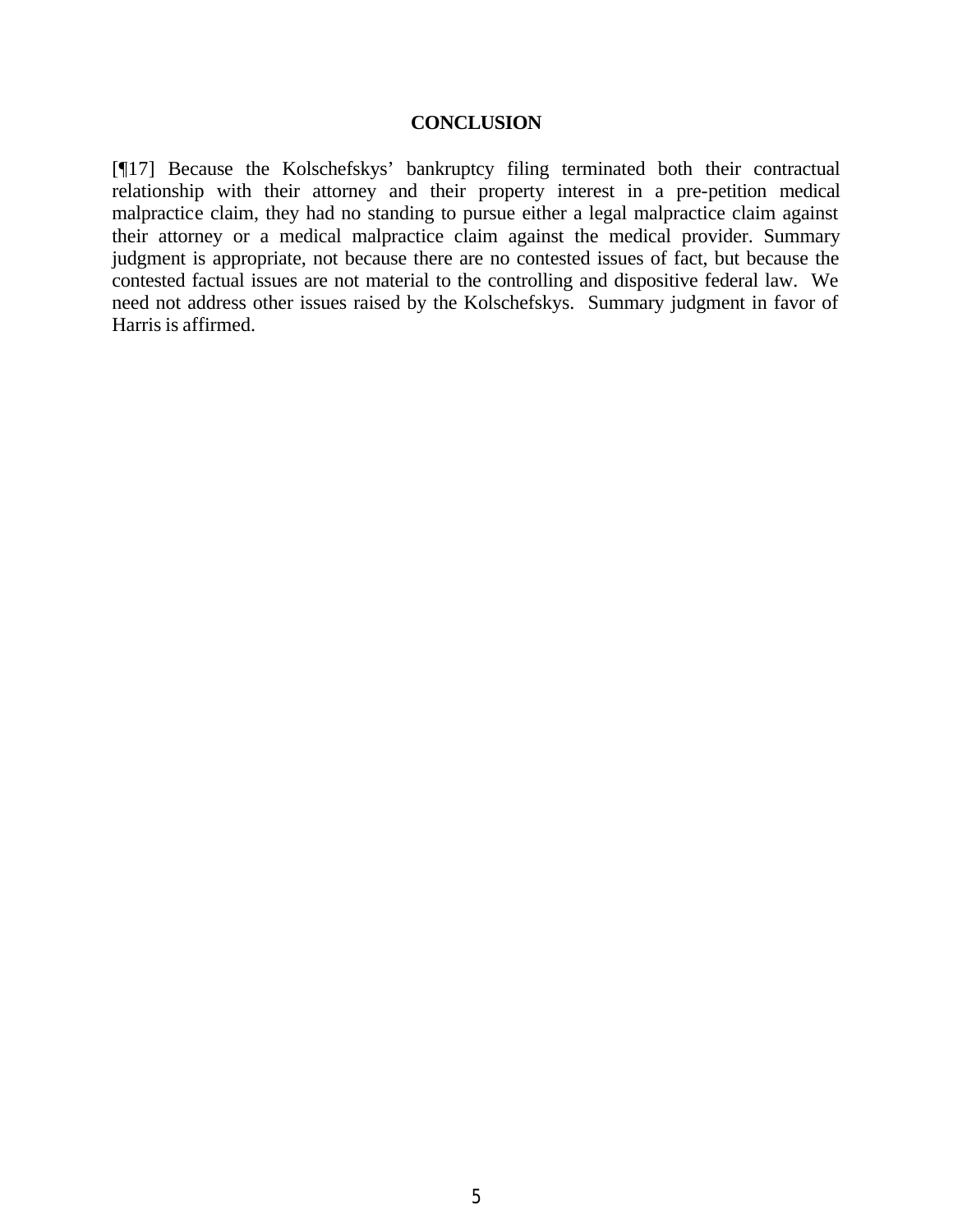### **HILL, Chief Justice,** dissenting.

[¶18] I respectfully dissent because I am not convinced that the bankruptcy statutes are intended to provide the kind of protection to an alleged tortfeasor that the majority ascribes to them. It is my conclusion that the standard of review governing summary judgment, the existence of genuine issues of material fact, and the applicable law require that this case be remanded for trial wherein the fact-finder will have to resolve the import of those disputed facts.

[¶19] I agree with the standard of review articulated by the majority, but I do not think the opinion is faithful to that standard in analyzing this case, nor do I concur with the law the majority applies to the facts of the case.

[¶20] The one truly undisputed fact is that the Kolschefskys, acting pro se, filed a bankruptcy petition in November of 1999, and they received the protections available to debtors in the bankruptcy court. In their bankruptcy petition, they did not list as an asset a medical malpractice claim against a chiropractor who had treated Mrs. Kolschefsky, nor did they list a legal malpractice claim against Harris. Of course, at that point they did not know that they had such a claim against Harris because the gravamen of their complaint against him did not occur until more than six months after the filing of the bankruptcy petition.

[¶21] Citing 11 U.S.C. § 365(d)(1), the majority appears to conclude that the bankruptcy proceeding operated to relieve Harris of any obligation he had to the Kolschefskys, as their attorney in the medical malpractice action, even though Harris continued to act in that matter until into the late spring and early summer of the year  $2000$ .<sup>1</sup>

[¶22] The majority comes close to acknowledging that Harris may never have effectively terminated his contract with the Kolschefskys (because such a termination would have had to have been in writing, and it was not), may have reaffirmed his pre-November 1999 contract with the Kolschefskys through his actions in continuing to represent them, and/or that he may have entered into a new contract with them. These are, of course, some of the factual issues that need to be resolved by a fact-finder. However, perhaps in recognition of these factual issues, the majority then retreats to another basis on which the summary judgment order should be affirmed.

<sup>&</sup>lt;sup>1</sup> Construing, or deciphering, a statute such as 11 U.S.C. § 365 is a daunting task. The statute itself is nine pages long (in USCS), and the interpretive notes and decisions section associated with that statute take up over 175 pages. Merely as an example, I point out that the general purpose of that section is to allow a debtor to reject an executory contract in order to relieve the bankruptcy estate of burdensome obligations while at the same time providing a means whereby the debtor can force others to continue to do business with it when bankruptcy filings might otherwise make them reluctant to do so. 11 USCS § 365, n.2 (1995); *Chateaugay Corporation v. LTV Steel Company*, 10 F.3d 944, 954-55 (2nd Cir. 1993). While § 365 may "speak" to the issues in this case in some way I am unable to ascertain, I am at least convinced that, to the extent it speaks, it does not say what the majority attributes to it.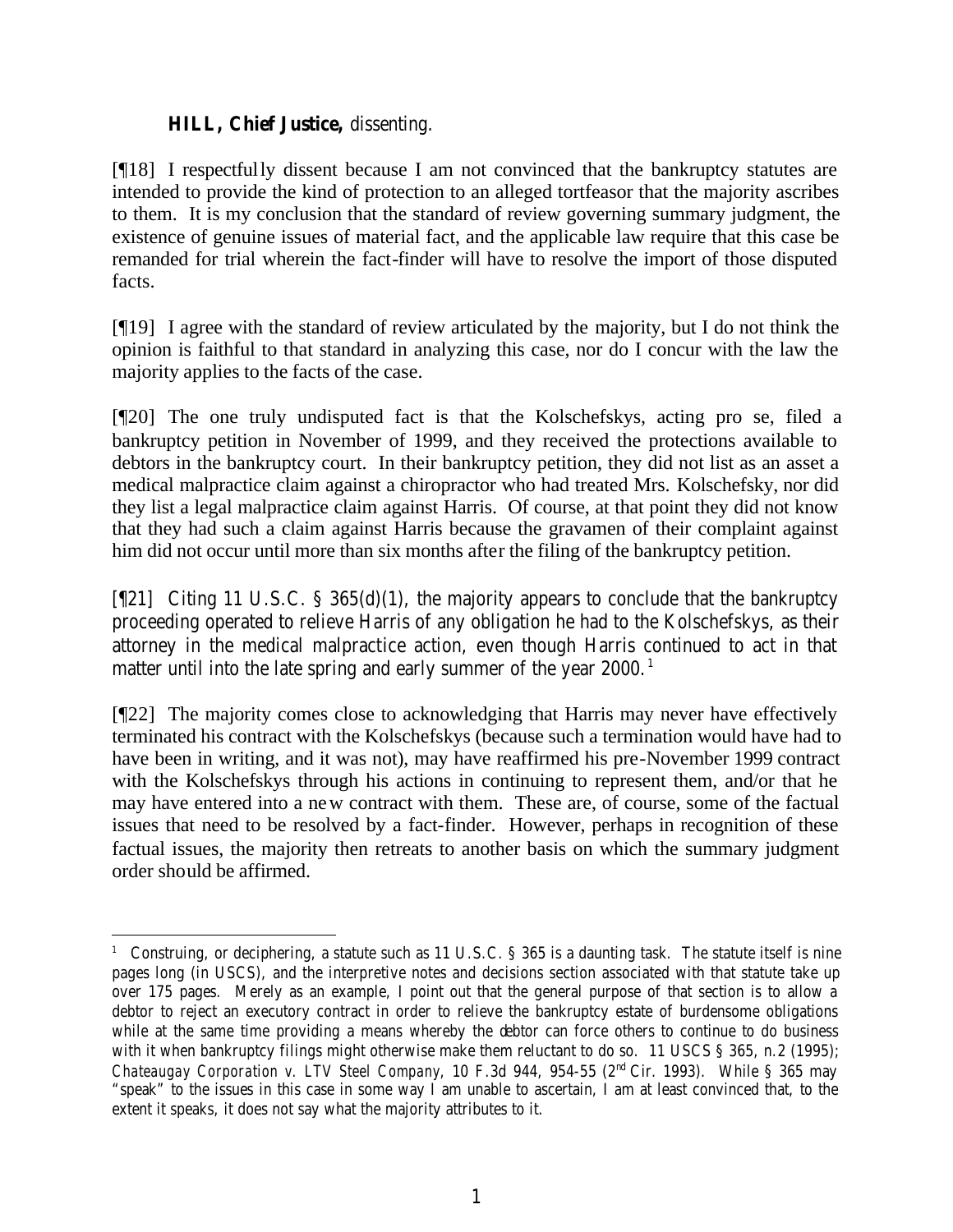[¶23] In ¶13 of the majority's opinion, this second basis for affirmance is that, by operation of law, all assets of the Kolschefskys went into the bankruptcy estate, including all causes of action existing on the date of the petition, "whether or not a lawsuit has been commenced, and no matter how inchoate or unliquidated the underlying claim…. The estate exists by operation of law and is not limited to that property disclosed by the debtors on their bankruptcy schedules." Continuing, the majority concludes that the claim against Mrs. Kolschefsky's chiropractor became a part of the bankruptcy estate and, therefore, she no longer had any interest whatever in it. I am not convinced that the authority cited entirely supports that proposition.

[¶24] However, the majority makes a secondary conclusion, which I do not think can stand scrutiny at all: "Although not argued by Harris, the same analysis would apply to any legal malpractice claim against Harris that accrued prior to the bankruptcy filing date. This result occurs by operation of law, regardless of the intent or understanding of the parties." In my view, that conclusion is not consonant with the facts (*i.e*., Harris did not commit his malpractice until the middle of the year 2000 when he let the statute of limitations run on Mrs. Kolschefsky's claim against her chiropractor), nor is the proposition supported by substantiating authority. It is my opinion that the pertinent authority is to the contrary. Legal malpractice claims are not the sort of executory contracts that are included within the reach of 11 U.S.C. § 365(d)(1). Although I agree with the majority that the claim against the chiropractor is an asset of the bankruptcy estate, and apparently is being treated as such while this litigation proceeds, some portions of that claim also may well not become assets of the bankruptcy estate. 11 U.S.C. §§  $522(d)(11)(D)$  and  $(E)$  (1993) (exempting a payment, not to exceed \$7,500, on account of personal bodily injury, not including pain and suffering or compensation for actual pecuniary loss, as well as payments for loss of future earnings). 2 David D. Epstein, Steve H. Nickles, and James J. White, *Bankruptcy*, §§ 8-18 at 510-515 (1992); 11 USCS § 522, nn. 178-80 (1997); 11 USCS § 541, n.72 (1997).

[¶25] However, that is beside the point because the medical malpractice claim is not at issue here. It is the legal malpractice claim that is now of immediate and practical importance to the Kolschefskys, and the pertinent authority holds that such a claim is not affected by a bankruptcy filing. Because it is a uniquely personal matter, a cause of action for legal malpractice is not assignable and, therefore, does not become a part of the estate of the bankrupt. *Christison v. Jones*, 405 N.E.2d 8, 11-12 (Ill.App. 1980); Francis M. Dougherty, Annotation, Assignability of Claim for Legal Malpractice, 40 A.L.R. 4<sup>th</sup> 684 (1985 and Supp. 2001); and *see* 1 Epstein, Nickles, and White, *supra*, § 3-14b at 168-69.

[¶26] Finally, I do not think the bankruptcy statutes have such a "long-arm" as to provide protection to an alleged tortfeasor under circumstances such as these. The bankruptcy statutes serve very strictly defined purposes and principally affect the debtor-creditor relationship. The excerpts taken by the majority from the bankruptcy statutes are not designed to define or limit the sort of relationship, or the facts and circumstances, that are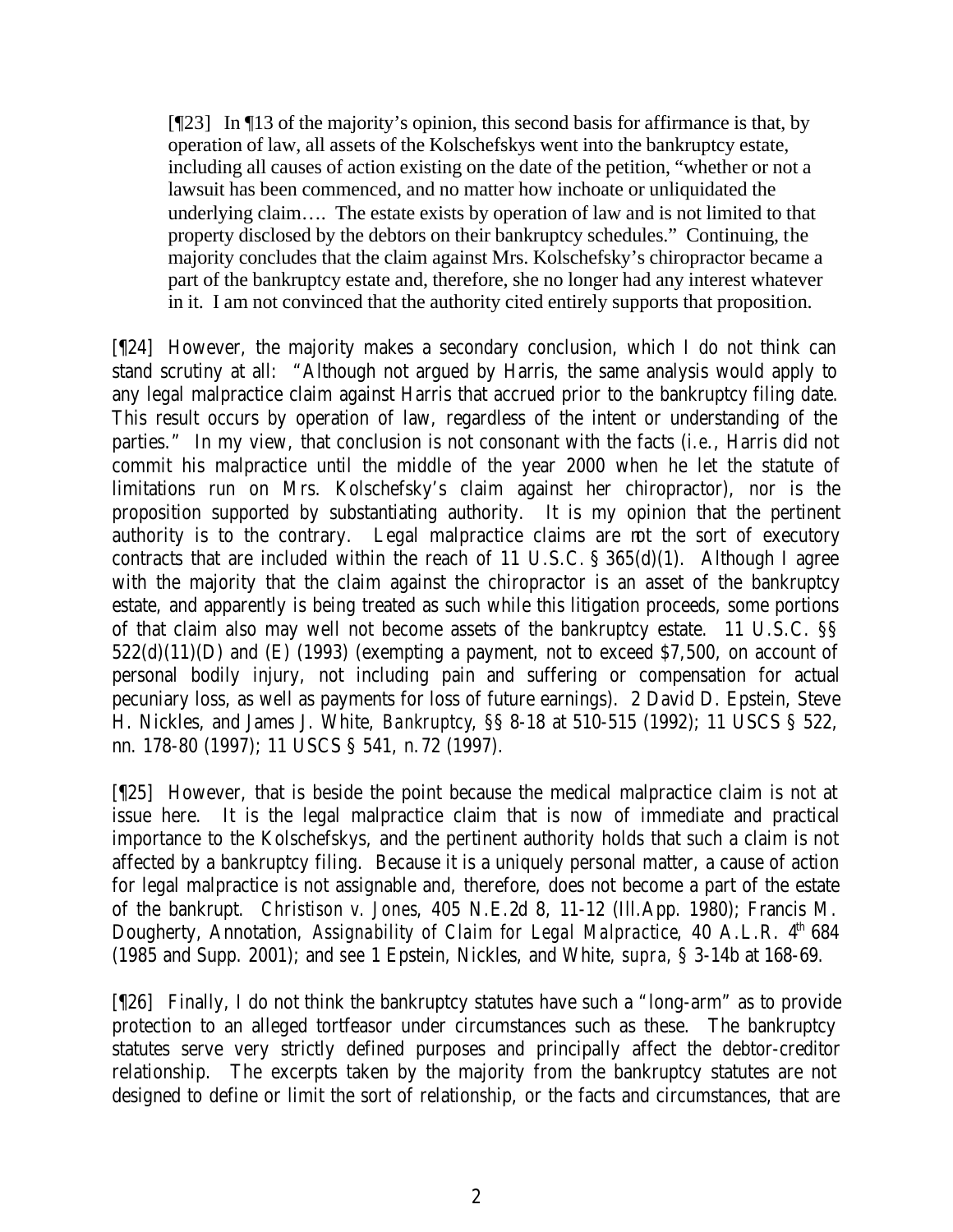at issue here. *See generally Daniel R. Cowans, Bankruptcy Law and Practice*,  $7<sup>th</sup>$  ed. (1998 and Supp. 2000). Reason is the soul of law, and when the reason of any particular law ceases, so does the law itself. *GGV v. JLR*, 2002 WY 19, ¶8, 39 P.3d 1066, ¶8 (Wyo. 2002).

[¶27] I would reverse the order of the district court and remand for further proceedings consistent with what I have set out above.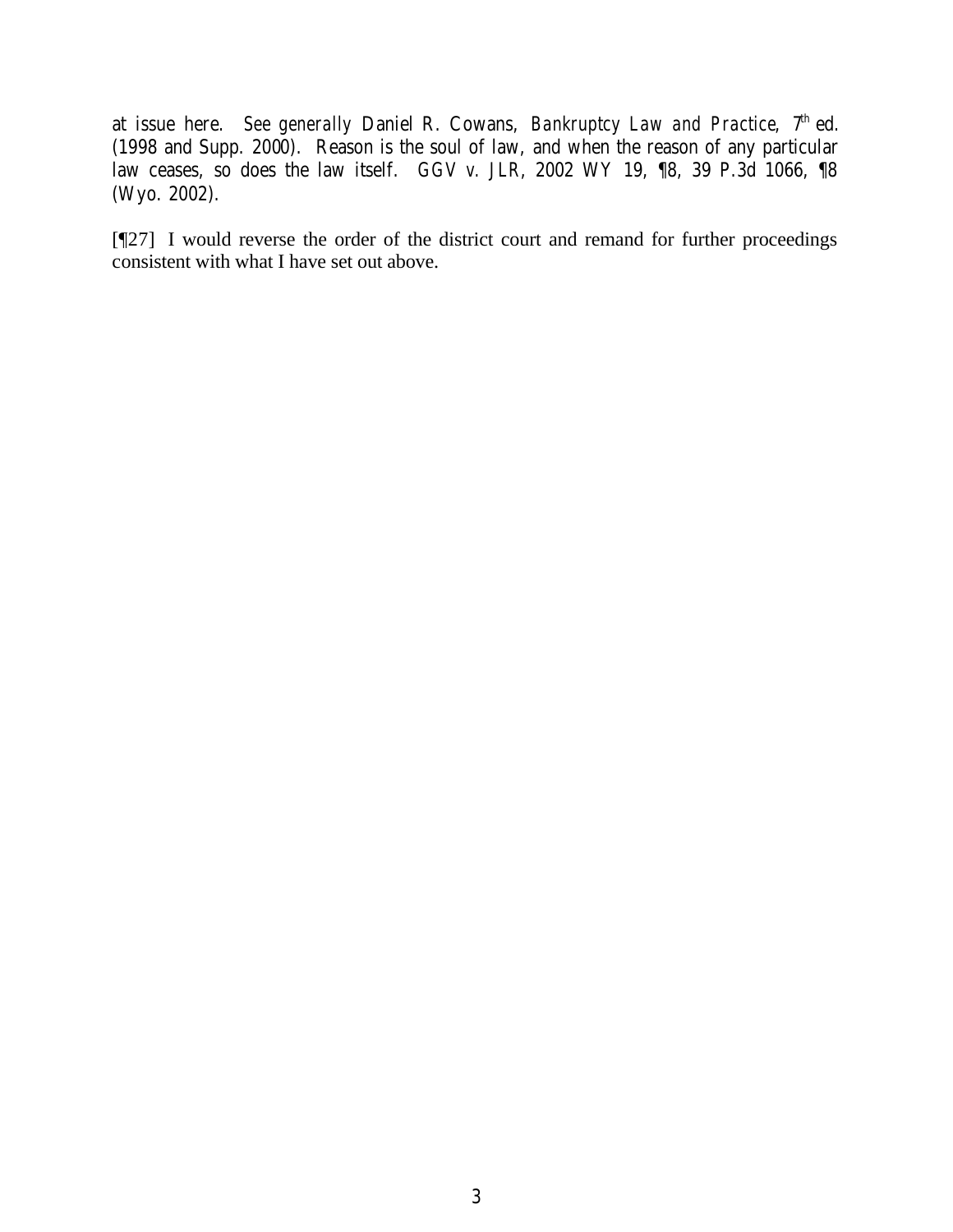# **BURKE, District Judge,** dissenting, with whom **HILL, Chief Justice,** joins.

[¶28] I respectfully dissent. I find that genuine issues of material fact exist which preclude summary judgment.

[¶29] For purposes of summary judgment we must provide all favorable inferences to be gleaned from the evidence to the party opposing the motion. In that vein, we must take as true the unrefuted opinion testimony of the Kolschefskys' expert. According to that expert, Mr. Harris breached his duties to the Kolschefskys by failing to properly and timely investigate the claim, failing to advise the Kolschefskys as to the applicable statute of limitations, failing to advise the Kolschefskys of the impact of bankruptcy upon the client's chiropractic malpractice claim, and failing to take action during the bankruptcy to preserve the chiropractic malpractice claim after receiving notice that the bankruptcy had been filed. There is factual support for those opinions in the record.

[¶30] The record demonstrates that Harris was aware that the Kolschefskys were having financial difficulties. As a result of Mrs. Kolschefsky's chiropractic malpractice injury, the Kolschefskys accumulated medical bills amounting to \$30,000. In a discussion with Harris, Mr. Kolschefsky brought up the subject of bankruptcy and Harris told him that it might not be a bad idea. During the course of their relationship, Harris sent numerous letters to creditors on behalf of the Kolschefskys to stave off collection efforts while he investigated the chiropractic malpractice claim. Harris never advised the Kolschefskys that filing bankruptcy could negatively impact their chiropractic malpractice claim.

[¶31] Facts supporting an ongoing attorney-client relationship post-bankruptcy also appear in the record. The Kolschefskys believed that Harris continued to represent them and was pursuing a claim against the chiropractor, even after the bankruptcy. Despite the bankruptcy filing in November, 1999, Harris sent a letter on April 25, 2000, to a treating neurologist. In the letter, Harris requested information about Mrs. Kolschefsky, referring to her as his client. In a follow-up telephone conversation on May 1, 2000, Harris informed the neurologist that he was not qualified to give an expert opinion in Mrs. Kolschefsky's case but asked if he could identify any chiropractors who could give an opinion. Harris never communicated any termination of his representation to the Kolschefskys in writing.

[¶32] I do not take issue with the majority's analysis that by operation of bankruptcy law the executory fee agreement was breached by the Kolschefskys. However, I disagree that the effect of that breach resulted, as a matter of law, in the termination of the attorney-client relationship. The majority equates the duty to perform as specified in the contract with the professional duty arising from the attorney-client relationship. I discern a difference. The latter imposes an obligation to meet a standard of care. The standard of care is not set forth in the fee agreement and must be established by expert testimony.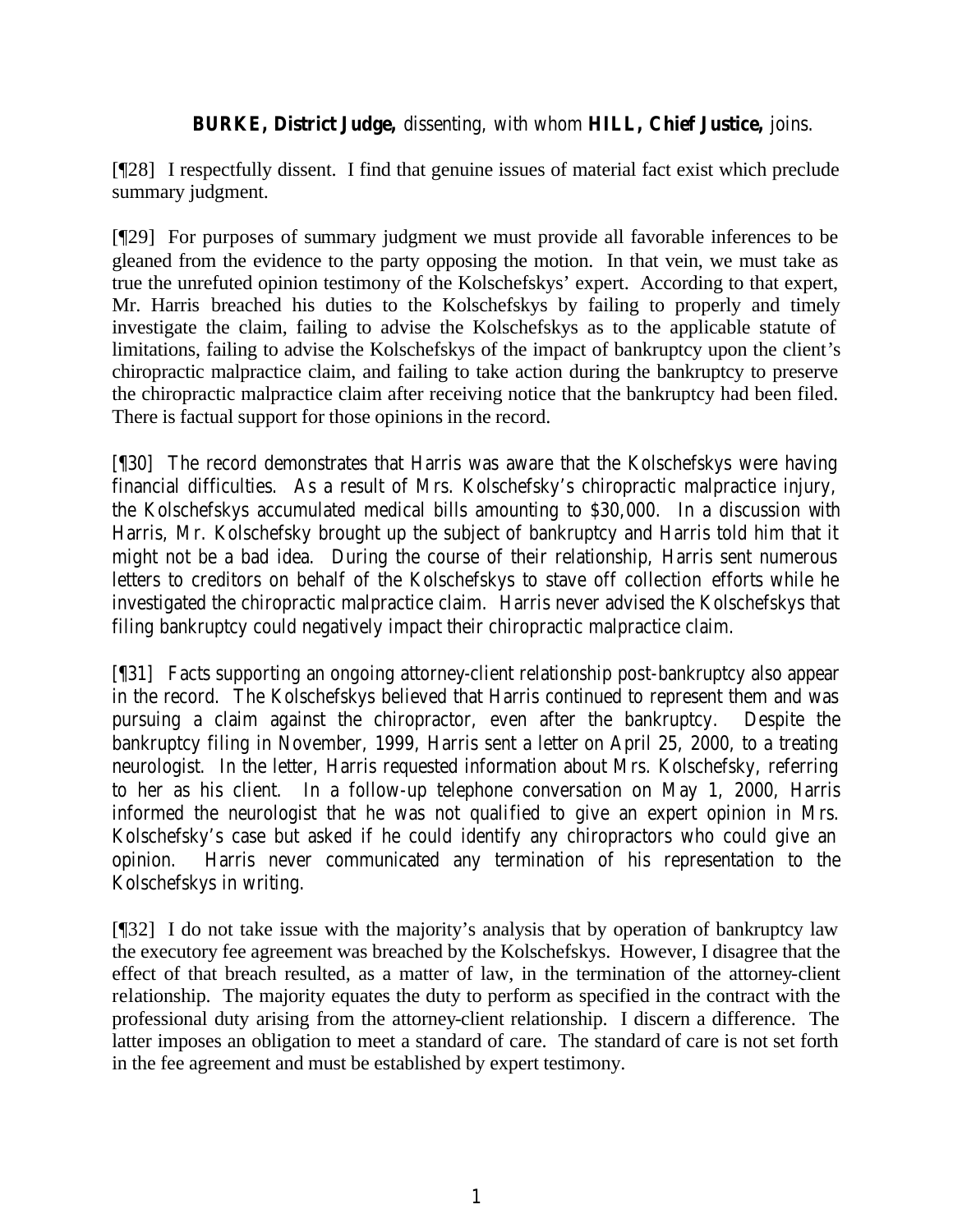[¶33] The majority summarily concludes that the breach ended the attorney-client relationship because it constituted an anticipatory repudiation of the attorney-client contract and relieved Harris from further responsibilities on behalf of the Kolschefskys. I interpret the facts differently, and based upon his conduct, so did Harris. He continued to hold himself out as the Kolschefskys' attorney months after the bankruptcy. Harris never provided written notice of termination and did not return the Kolschefskys' file to them until the Kolschefskys' sought new counsel. Additionally, Harris failed to raise bankruptcy as an affirmative defense in the legal malpractice case for many months and then only after the deadline for dispositive motions had passed. $2$ 

[¶34] We have recognized that the existence of an attorney-client relationship will often present an issue for the trier of fact. *Meyer v. Mulligan*, 889 P.2d 509, 513-514 (Wyo. 1995). In this case material issues of fact concerning the duration of the attorney-client relationship render summary judgment inappropriate. The doctrine of anticipatory repudiation should not be applied when the facts are equivocal as to whether the party on the receiving end of a breach considered it a repudiation of the contract. Rather, the Kolschefskys' bankruptcy is more properly viewed as an element of damage incurred by them, rather than as an event which eliminates any possible claims the Kolchevskys may have against Harris, *e.g., Laiben v. Roberts*, 936 S.W.2d 220 (Mo.Ct. App. 1996).

[¶35] I also cannot agree that the Kolschefskys lacked standing to pursue their claim against Harris.

[¶36] In concluding that Harris did not owe any duties to the Kolschefskys, the majority limits its inquiry to the point in time that the statute of limitations lapsed, after the bankruptcy was concluded. The majority concludes that any pre-petition misconduct by Harris is not actionable because it became, and remains, property of the bankruptcy estate. I disagree. The cause of action resulting from those acts did not become part of the bankruptcy estate because it was not a legally cognizable interest when the Kolschefskys filed bankruptcy.

[¶37] A bankruptcy estate includes "all legal or equitable interests of the debtor in property as of the commencement of the case…." 11 U.S.C. § 541(a). The majority states that this includes "all causes of action existing on the petition date, whether or not a lawsuit has been commenced, and no matter how inchoate or unliquidated the underlying claim." I agree that causes of action become part of the bankruptcy estate, but I do not believe that the authority cited supports the conclusion that the Kolschefskys had a cause of action against Harris when they filed for bankruptcy.

<sup>&</sup>lt;sup>2</sup> The majority does not address the Kolschefskys' assertion that the district court abused its discretion by considering the late-filed motion. I agree that we are unable to review this issue because the Kolschefskys' brief cites to documents that do not appear in the record on appeal. However, I find that Harris' failure to raise the bankruptcy issue until very late in the proceedings indicates that Harris did not ascribe to the bankruptcy the significance that the majority does in its opinion.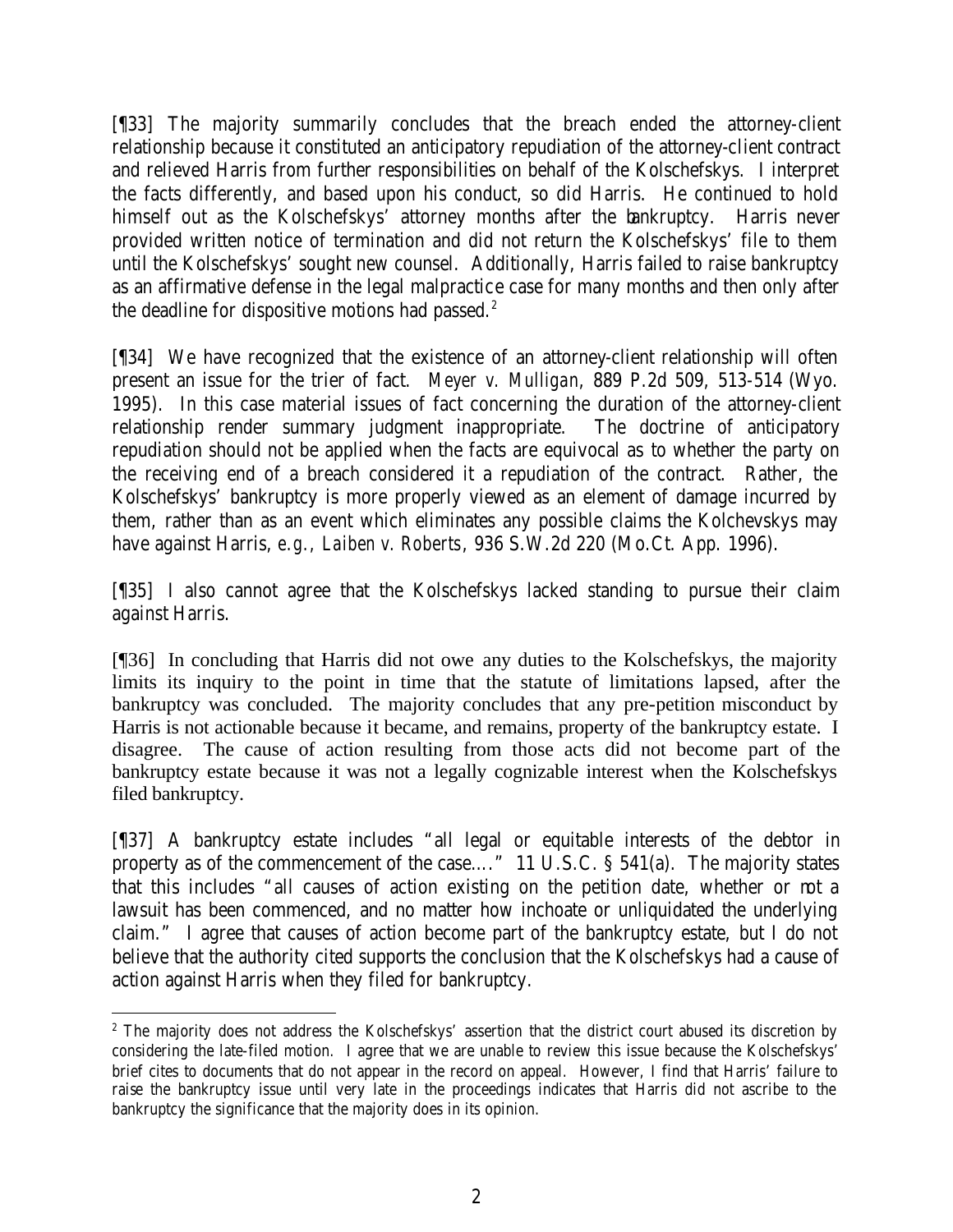[¶38] The majority cites *DKBP v. Dorr, Bentley & Pecha*, 841 P. 2d 811, 815 (Wyo. 1992) to demonstrate that the Kolschefskys had an interest in property, that being an unliquidated or inchoate claim against Harris. However, what we stated in that case was:

> The filing of the petition in the bankruptcy court on February 1, 1990, created an estate. That estate consisted of *"all* legal or equitable interests of the debtor [D&A] in property" wherever located and by whomever held. 11 U.S.C. § 541 (1988) (emphasis added). **This includes any and all causes of action existing on the petition date.** *Delgado Oil, Inc. v. Torres,* 785 F.2d 857 (10th Cir. 1986).

> Property of the estate includes all of the debtor's inchoate and unliquidated interests. *United States v. Whiting Pools, Inc.,* 462 U.S. 198, 204-05 n.8, 103 S.Ct. 2309, 76 L.Ed.2d 515 (1983) (**Estate succeeds to no more or greater causes of action against third parties than those held by the debtor**.) Property of the estate includes "any interest in property that the estate acquires after the commencement of the case. 11 U.S.C.  $\S$  541(a)(7). Property of the estate in a Chapter 7 case of a non-individual includes all property, income, receivables, causes of action, etc., generated or acquired during a preceding Chapter 11 case. *Id.*

> As a partner in DKBP, D&A had an interest in managing that partnership. *See,* e.g., Wyo. Stat. § 17-13- 501(iii)(1989). That management interest passed to the estate when D&A filed for bankruptcy. *In re Cardinal Industries, Inc.,* 105 B.R. 834, supplemented 109 B.R. 743 (Bankr. S.D. Ohio 1989).

> **When a cause of action accrues before the bankruptcy petition, that claim is property of the estate, regardless of whether or not a lawsuit based upon that cause of action had been commenced.** *In re James,* 120 B.R. 802 (E.D.Pa. 1990); *In re E.F. Hutton Southwest Properties, II, Ltd.,* 103 B.R. 808 (N.D.Tex. 1989); *In re Johns-Manville Corporation,* 57 B.R. 680 (S.D.N.Y. 1986).

*Id.* (Bold emphasis added.)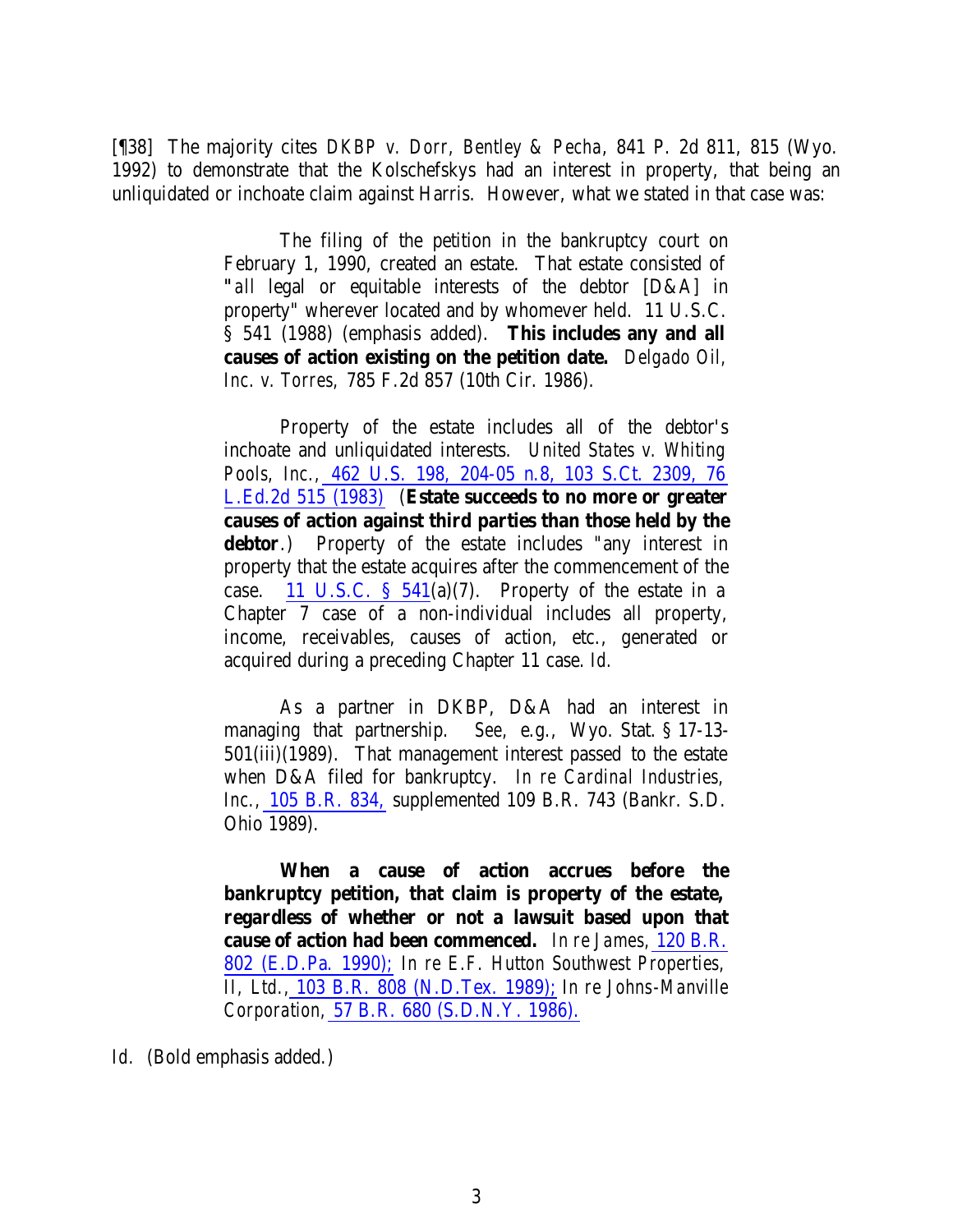[¶39] We acknowledged that a *cause of action* is a form of property encompassed by the bankruptcy code and that a trustee succeeds to *a cause of action* held by a debtor at the time the bankruptcy petition is filed. *Id*. at 816. (citing *Cain v. Hyatt*, 101 B.R. 440 (E.D. Pa. 1989)).

[¶40] In *DKBP*, we cited a footnote from *United States v. Whiting Pools, Inc.*, 462 U.S. 198, 204-05, 103 S.Ct. 2309, 76 L.Ed. 2d 515 (1983) for the proposition that a debtor's bankruptcy estate includes inchoate and unliquidated interests. 841 P.2d at 815. However, we clarified that statement with a parenthetical explaining that the "[e]state succeeds to no more or greater causes of action against third parties than those held by the debtor." *Id*. Moreover, while the scope of 11 U.S.C. § 541(a) is broad, it is not intended to expand the debtor's rights against others more than they exist at the commencement of the case. *Whiting Pools, Inc*., 462 U.S. at 204-5, n.8; s*ee also* S. Rep. No. 95-989 at 82 (1978).

[¶41] The analysis in *DKBP* which speaks of a *cause of action* is largely ignored by the majority. Not surprisingly then, the majority does not examine whether the Kolschefskys had a cause of action against Harris when they filed for bankruptcy.

[¶42] It is state law, and not federal bankruptcy law, which determines whether a debtor has an interest in a particular item of property and the extent of that interest at the commencement of the bankruptcy case. *Butner v. United States*, 440 U.S. 48 (1979); *Ellwanger v. Budsberg (In re Ellwanger)*, 140 Bankr. 891, 900 (Bankr. W.D. Washington 1992).

[¶43] In Wyoming, a cause of action accrues only when forces wrongfully put in motion produce injury. *Duke v. Housen*, 589 P.2d 334, 343 (Wyo. 1979) *cert. denied* 444 U.S. 863, 100 S. Ct. 132, 62 L. Ed. 2d 86; *Cross v. Berg Lumber Company***,** 7 P.3d 922, 930 (Wyo. 2000). We have recognized that a cause of action exists when the plaintiff could have first filed and prosecuted the action to successful completion. *Gillis v. F & A Enterprises*, 934 P.2d 1253, 1255 (Wyo. 1997).

[¶44] The Kolschefskys' claim against Harris is one for damages based upon legal malpractice. A cause of action for legal malpractice based upon a breach of a professional duty is a tort. *Rino v. Mead*, 2002 WY 144, ¶16 n.1, 55 P.3d 13 ¶16 n.1 (Wyo. 2002). A tort is not complete and actionable until all of the elements of the tort: duty, breach, proximate cause and damages are present. *Nowotny v. L & B Contract Industries, Inc.,*  933 P.2d 452 (Wyo. 1997). The Kolschefskys could not have brought a malpractice claim against Harris as of the date they filed for bankruptcy because all of the elements of the tort were not yet present. The Kolschefskys claim damages resulting from their discharge in bankruptcy and from the loss of their chiropractic malpractice claim. These damages did not arise until after the bankruptcy was filed.